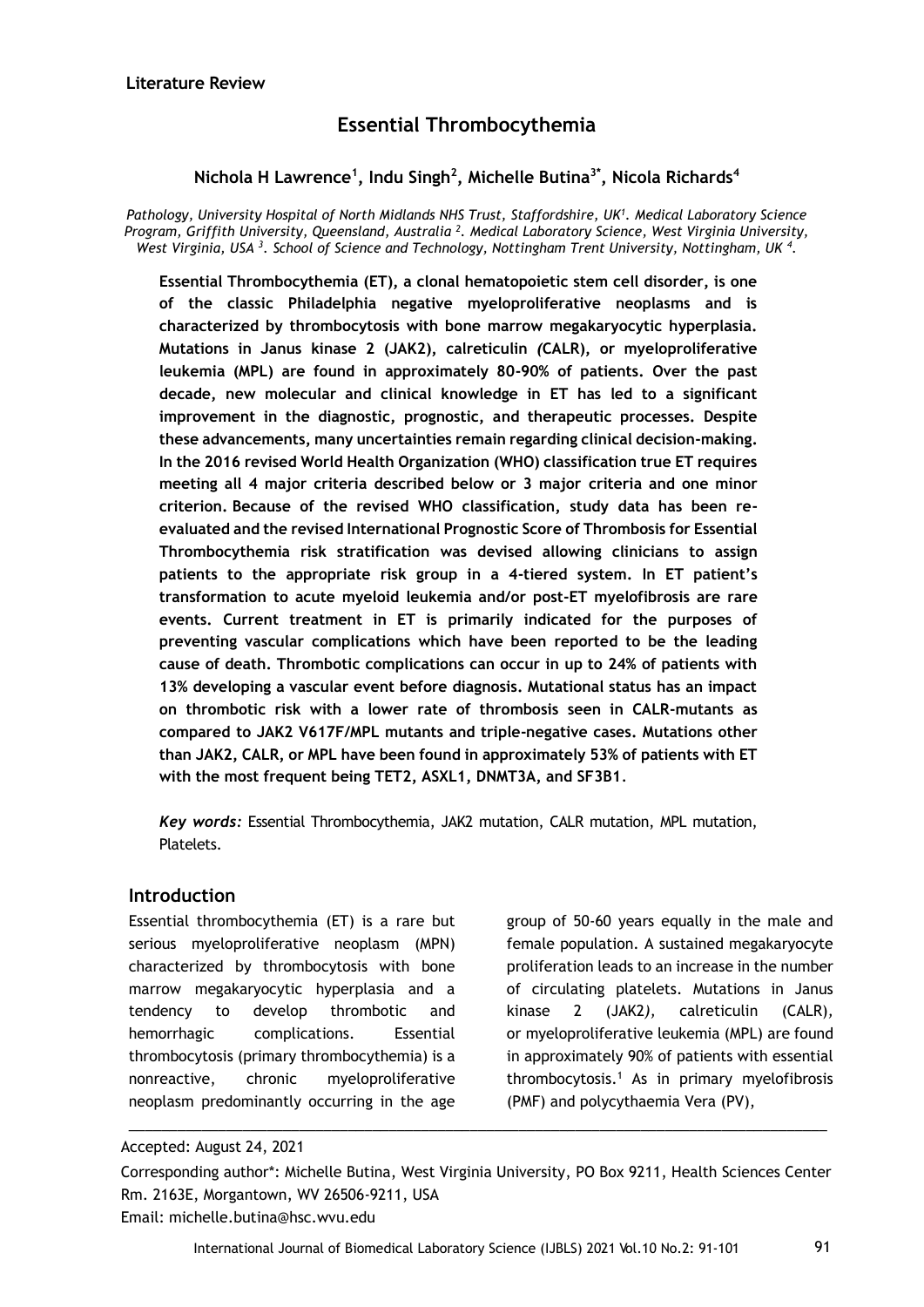dysregulated signalling in the JAK pathway plays a role in the pathophysiology of ET. Over the past decade, new molecular and clinical knowledge in ET has led to a significant improvement in the diagnostic, prognostic, and therapeutic processes. Despite these advancements, many uncertainties remain regarding clinical decision-making.

# **Epidemiology, Etiology and Pathogenesis**

The incidence rate refers to the number of new cases of a disease diagnosed within a specific time. Annual incidence rate for ET has been reported to be 1.03 per 100,000 in Europe and North America with higher rate in males.1,2 Prevalence is the number of cases of a disease in the population at a specific point in time. The prevalence rate of ET has been found to be 11.00 to 42.52 per 100,000.<sup>1</sup> Female to male incidence is 2:1, generally with median age of about 60 years. $3$  Most frequent recurrent chromosomal defects seen in ET patients include trisomy 1q, trisomy 8, trisomy 9, del(13q) and del(20q). ET generally has a better prognosis compared to other MPN with an expected survival rate of 18 – 19.8 years. Survival is significantly better in patients with a lower risk of thrombosis and the incidence of blast and fibrotic transformation in ET is lower than other MPN.<sup>4</sup>

Three main mutations seen in most MPN including PV, ET and PMF involve JAK2 gene or MPL gene that provides instructions for making the thrombopoietin receptor protein and CALR. However, their absence does not rule out ET diagnosis, as about 20% ET patients are triple negative.<sup>5</sup> JAK2 is a member of the tyrosine kinase family of enzymes and is involved in signal transduction for erythropoietin, thrombopoietin, and granulocyte colony-stimulating factor (G-CSF). JAK2 gene is located on chromosome 9p24. The V617F is the most frequent mutation of JAK2.<sup>6</sup> MPL gene, also known as myeloproliferative leukemia or thrombopoietin receptor gene, is on chromosome 1p34 and has a mutation cluster in exon 10 including MPLW515L/K and MPLS505N which is both a germline and

somatic (ET) mutation resulting in hereditary thrombocythemia. CALR gene is on chromosome 19p13.2 and is responsible for a multifunctional  $Ca^{2+}$  binding protein chaperone mostly localized in the endoplasmic reticulum. These mutations are also found in cases with thrombocytosis other than MPN such as myelodysplastic syndrome with ring sideroblasts (MDS-RS), MDS/myeloproliferative neoplasm with RS and thrombocytosis (MDS/MPN-RS-T) and prefibrotic PMF (pre-PMF). Hereditary thrombocytosis has also been reported with germline JAK2 mutation (JAK2V617I) and associated with vascular events but not fibrotic/leukemic progression. JAK2 mutated patients are usually older with either higher hemoglobin or platelet count and abnormal serum erythropoietin levels. These patients are more likely to develop a thrombosis.<sup>5-7</sup>

The JAK2V617F mutation occurs in about 55% of patients with ET, CALR mutation is seen in 15%‐24% of the ET patients and MPL gene mutation occurs in about 4% of affected patients.5,8,9 CALR or MPL mutations may coexist in some patients. Unfortunately, the clinical significance of the coexistence of multiple mutations is still unclear.<sup>3</sup> Mutations other than JAK2, CALR, or MPL have been found in approximately 53% of patients with ET with the most frequent being the tetmethylcytosine dioxygenase 2 (TET2) [16%], ASXL transcription regulator 1 (ASXL1) [11%], DNA-methytransferase 3A (DNMT3A) [6%], and component of the U2 snRNP (SF3B1) [5%].<sup>1</sup>

The most common risk for patients with ET is thrombosis. This increased risk may also be due to the presence of giant platelets that may lead to microvascular occlusion and large vessel thrombosis. Bleeding may also result in patients with extreme thrombocytosis. The reason could be due to acquired deficiency of von Willebrand Factor (VWF).

# **Clinical and Diagnostic Findings**

The revised 2016 World Health Organization (WHO) diagnostic criteria for ET include four major and one minor criteria. Diagnosis of ET requires meeting all 4 major criteria or the first 3 major criteria including peripheral thrombocytosis, large megakaryocytes in bone marrow, Philadelphia negative MPN or positive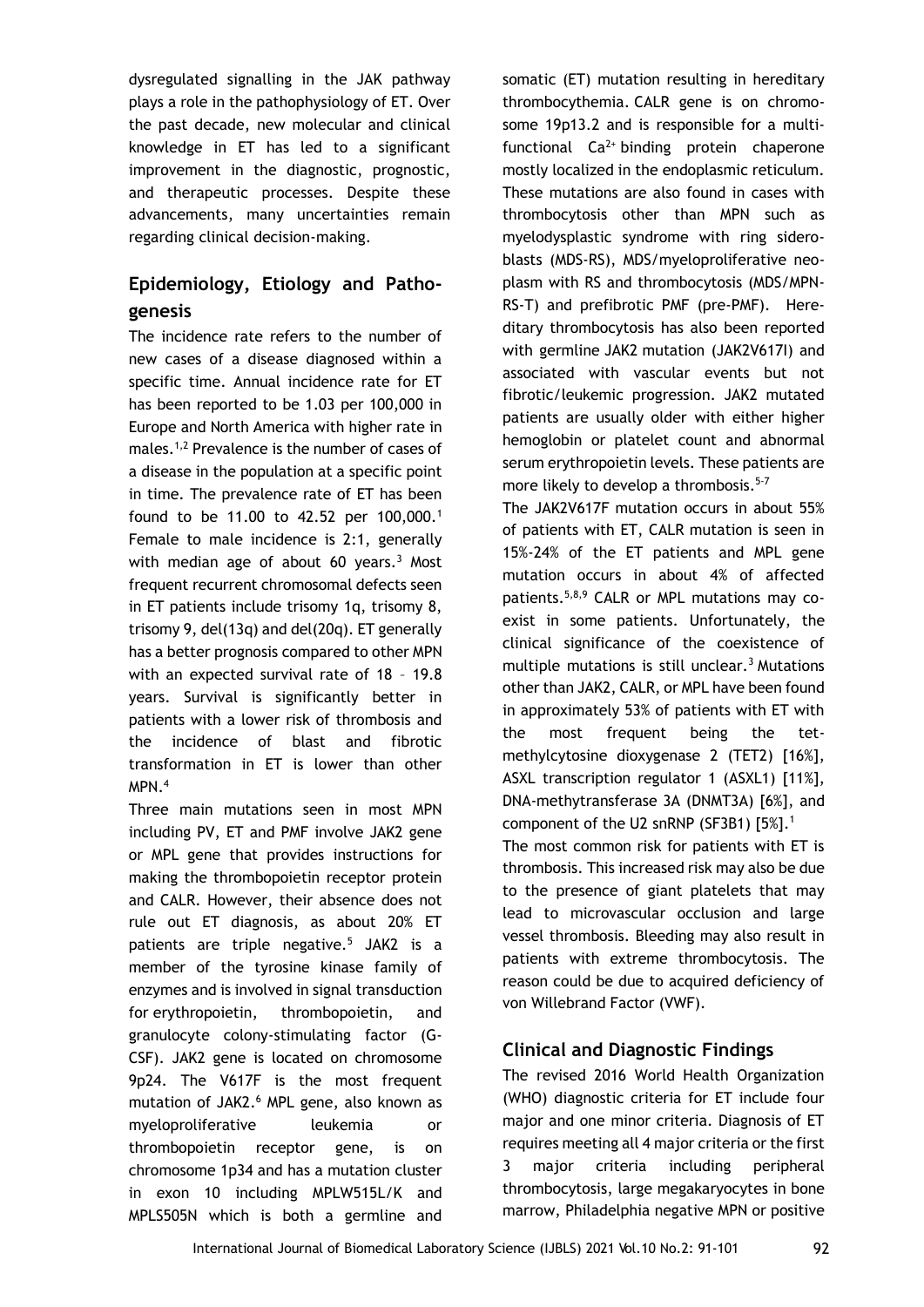### **Table 1.** Essential Thrombocythemia WHO diagnostic criteria

|                | <b>Diagnostic Criteria</b>                                                                                                                                                                                                                                                                                                                                       | Major | <b>Minor</b> |
|----------------|------------------------------------------------------------------------------------------------------------------------------------------------------------------------------------------------------------------------------------------------------------------------------------------------------------------------------------------------------------------|-------|--------------|
| 1              | Platelet count $>450 \times$<br>109/L.                                                                                                                                                                                                                                                                                                                           | Χ     |              |
| $\overline{2}$ | Bone marrow biopsy<br>showing proliferation<br>mainly of the<br>megakaryocyte lineage<br>with increased numbers<br>of enlarged, mature<br>megakaryocytes with<br>hyper-lobulated nuclei.<br>No significant increase or<br>left shift in neutrophil<br>granulopoiesis or<br>erythropoiesis and very<br>rarely minor (grade 1)<br>increase in reticulin<br>fibers. | x     |              |
| 3              | Not meeting WHO criteria<br>for BCR-ABL1+ CML, PV,<br>PMF, myelodysplastic<br>syndromes, or other<br>myeloid neoplasms.                                                                                                                                                                                                                                          | x     |              |
| 4              | Presence of JAK2, CALR,<br>or MPL mutation.                                                                                                                                                                                                                                                                                                                      | x     |              |
| 5              | Presence of a clonal<br>marker or absence of<br>evidence for reactive<br>thrombocytosis.                                                                                                                                                                                                                                                                         |       | Χ            |

JAK2*,* CALR*,* or MPL mutation. The minor criterion demonstrates the presence of a clonal marker or absence of evidence for reactive thrombocytosis (Table 1). $3,10,11$ Peripheral blood morphology and bone marrow examination are often necessary to

make an accurate morphologic diagnosis of ET and distinguish it from other myeloid neoplasms, like pre-PMF. Platelets in peripheral blood show anisocytosis with small to giant platelets which may be hypo granular or agranular (Figure 1).

Megakaryocytes in ET are large and mature‐ appearing and form loose clusters (Figure 2), whereas those in pre-PMF display abnormal maturation with hyperchromatic and irregularly folded nuclei and form tight clusters.<sup>12</sup> Patients may present with microcytic hypochromic blood picture due to impaired platelet function resulting in chronic blood loss from the gastrointestinal tract. Generally, bone marrow is hypercellular showing increase in large mature megakaryocytes with hyper-lobulated nuclei, often forming clusters within the bone marrow. If ET is triple negative, that is all three common mutations are absent (about 12% ET patients fall in this category), in these cases the bone marrow may show an increase in pleomorphic megakaryocytes forming loose clusters (Figure 3). Similar megakaryocytic clusters are also seen in the bone marrow of patients with CALR positive ET (Figure 4). These can also be seen with CD61(cluster of differentiation marker found on thrombocytes) immunohistochemical stain (Figure 5).



**Figure 1.** Peripheral Blood (magnification x600) JAK2 positive ET. Platelet count 1287x109/L with platelet anisocytosis including small and large platelets.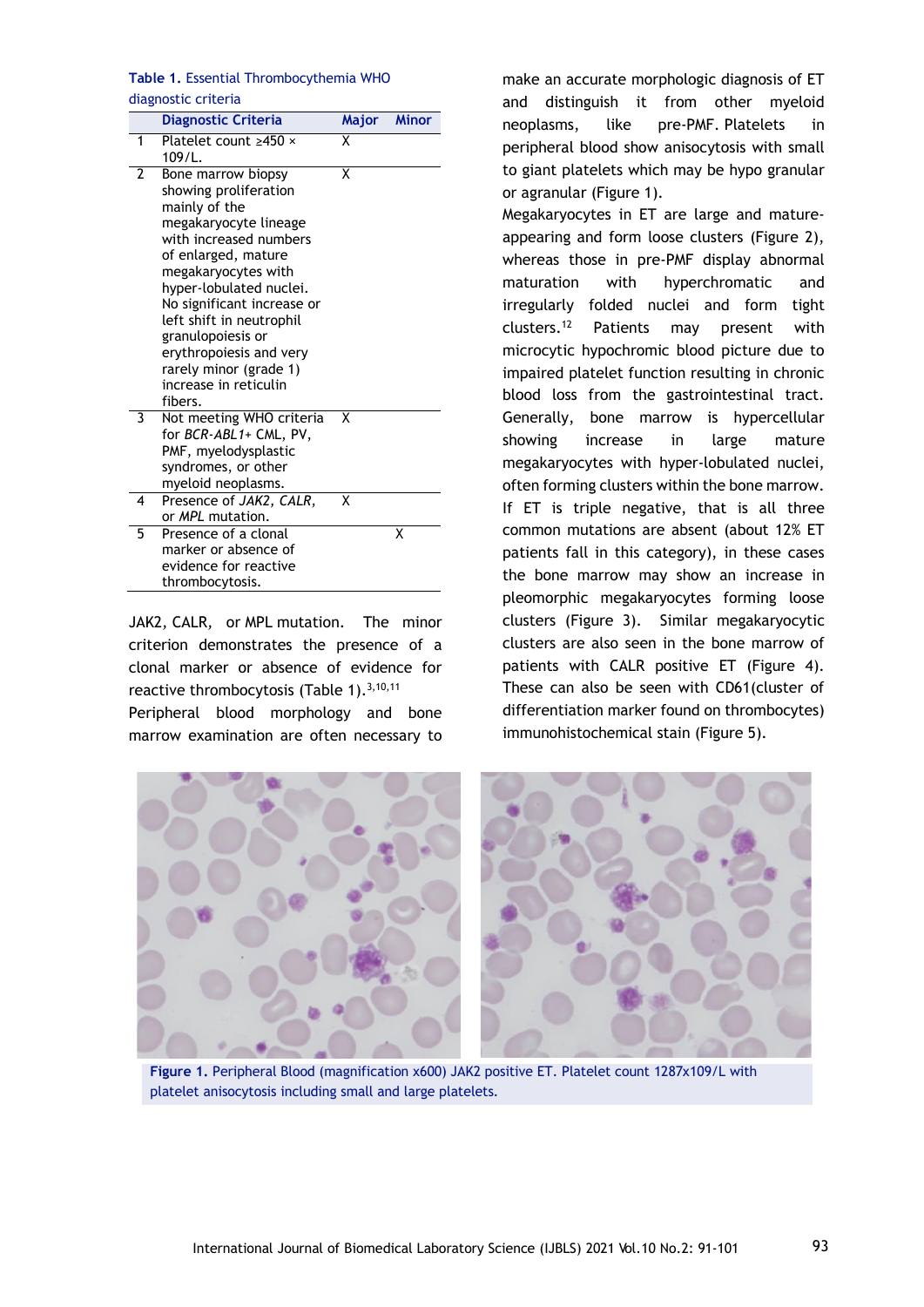

**Figure 2.** Aspirate (magnification x100) JAK2 positive ET. Increased numbers of megakaryocytes can be seen.



**Figure 3.** Triple negative ET (Magnification x200) Increase in pleomorphic megakaryocytes forming loose clusters.



**Figure 4.** CALR positive ET (Magnification x400) Increase in pleomorphic megakaryocytes forming loose clusters.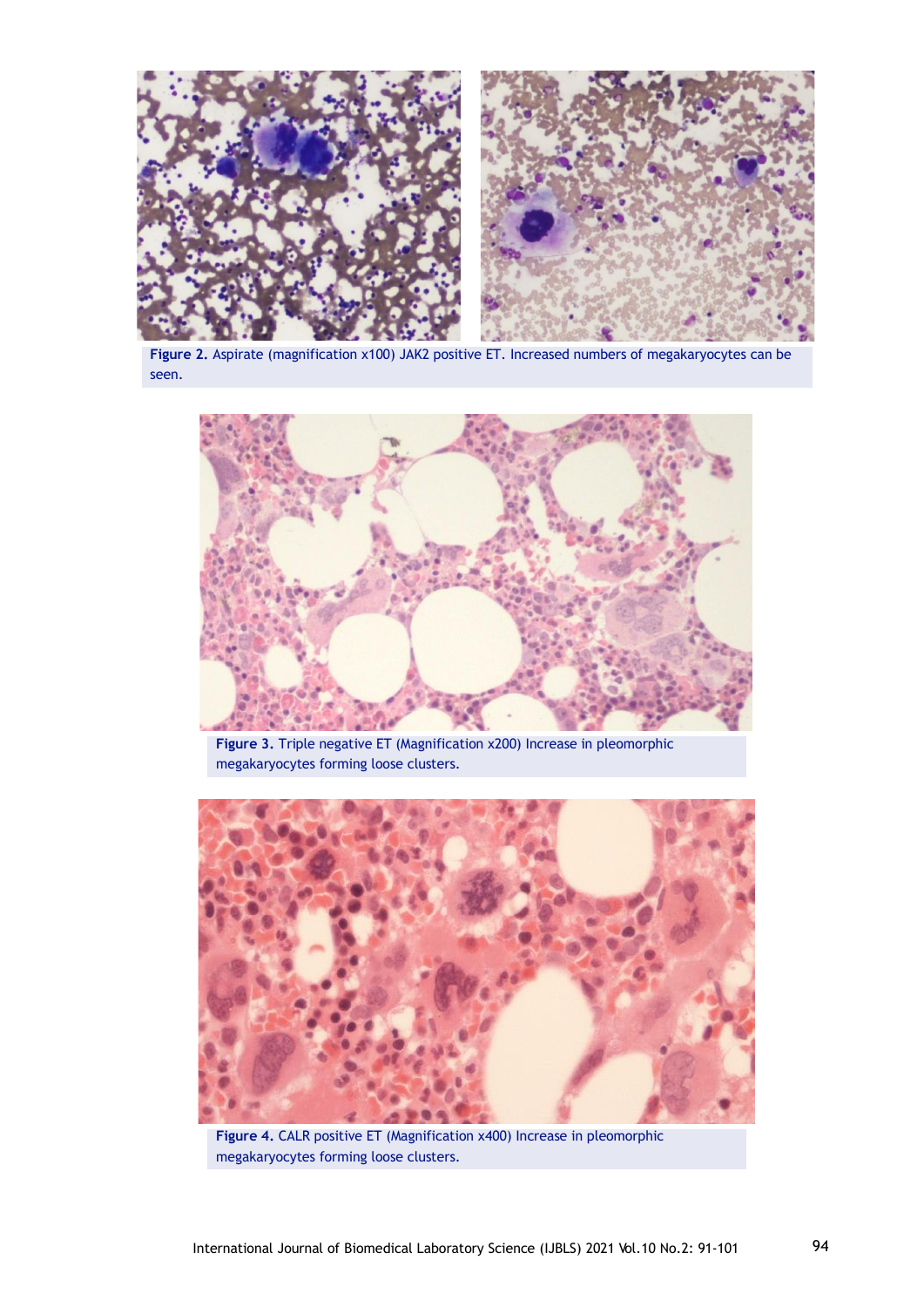

**Figure 5.** CALR positive ET (Magnification x200) CD61 immunohistochemical stain demonstrating increased numbers of pleomorphic megakaryocytes.

### **Risk Stratification**

Risk stratification is an early step that follows diagnosis and is critically important to guide clinicians towards appropriate therapeutic interventions.<sup>13</sup> Historically, risk stratification looked at two risk parameters; whether the patient was >60years of age and if there was a history of thrombosis. Patients who met these criteria were high risk. The absence of both risk factors i.e. <60 years of age and no history of thrombosis were classified as low risk. A new 3-tiered score, which included an intermediate risk group, was proposed in 2012 and was called the "International Prognostic Score of Thrombosis for Essential Thrombocythemia" (IPSET-Thrombosis model).<sup>14</sup> The IPSET-Thrombosis score accounted for the presence of cardiovascular risk factors and JAK2V617F mutation.<sup>15</sup> Previously, classification had allowed a degree of bone marrow fibrosis and morphologic features more resembling myelofibrosis. With the revised WHO classification true ET was characterized by lower white blood cell (WBC) counts, lower hemoglobin levels, lower lactate dehydrogenase levels in plasma, and more importantly a better prognosis, with close to normal survival rates.<sup>16</sup> The data was reevaluated, and the revised IPSET risk stratification was devised. The revised IPSET-Thrombosis score changed to a 4-tiered system of very-low-risk, low-risk,

intermediate risk, and high-risk categories (Table 2) and included the integration of MPLmutation status.<sup>17</sup> According to the revised 2016 WHO criteria, in triple-negative patients,

#### **Table 2.** IPSET-Thrombosis revised risk groups

| <b>Risk Group</b>   | <b>Criteria</b>                      |  |  |
|---------------------|--------------------------------------|--|--|
| Very-low-           | No thrombosis history, age $\leq 60$ |  |  |
| risk                | years and JAK2/MPL-unmutated         |  |  |
| Low risk            | No thrombosis history, age $\leq 60$ |  |  |
|                     | years and JAK2/MPL-mutated           |  |  |
| <b>Intermediate</b> | No thrombosis history, age > 60      |  |  |
| risk                | years and JAK2/MPL-unmutated         |  |  |
| High-risk           | Thrombosis history or age >60        |  |  |
|                     | years with JAK2/MPL-mutated          |  |  |
|                     | Adopted from Augde at al 2020 13     |  |  |

Adapted from Awada et al 2020.<sup>13</sup>

testing by next generation sequencing (NGS) for the most frequent additional mutations (e.g., ASXL1*,* DNMT3A*,* TET2*,* EZH2 [histonelysine-N-methyltransferase enzyme]*,* IDH1/2 [isocitrate dehydrogenase 1 or 2]*,* SRSF2 [serine and arginine rich splicing factor 2]*)* may be helpful to determine the clonal nature of the disease and complement the morphological criteria.<sup>16</sup> Another advantage of using NGS for mutation detection in triple-negative MPNs is the possibility of simultaneous testing of rare variants in JAK2*,* CALR, or MPL otherwise not detected by conventional assays.<sup>16</sup>

### **Prognosis and Disease Progression**

In ET patient's, the transformation to acute myeloid leukemia (AML) and/or post-ET myelofibrosis (post-ET MF) are rare events. Risk of transformation to acute leukemia was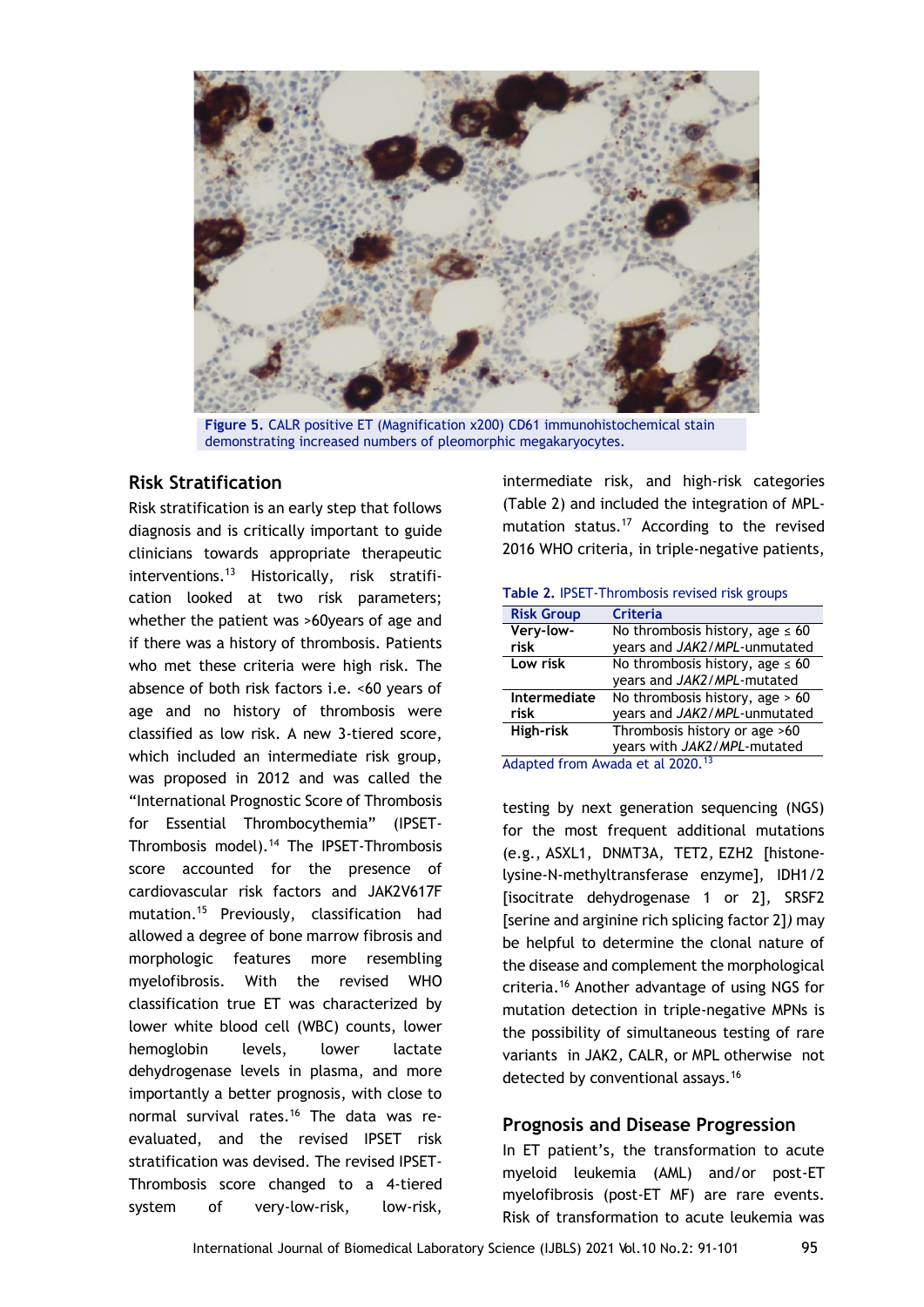reported at 2-3% at 10 years and 5% at 15 years.<sup>18</sup> A history of thrombosis and male sex were independent predictors of death.<sup>19</sup> ET is considered to have a favorable prognosis A 2014 study reported the median survival of patients with ET to be 19.8 years, inferior to that of the age- and sex-matched United States population and unaffected by driver mutation status.<sup>20</sup> Life expectancy in ET for patients younger than 60 years of age is mildly compromised with median survival approaching 33 years. A more recent study in 2019 concluded ET has a similar or slightly lower survival than the general population.<sup>18</sup> The distinction made in 2016 by the WHO in pre-PMF and overt myelofibrosis has improved the prognosis, as several cases of ET have been reclassified to pre-PMF which has a slightly worse prognosis.<sup>18</sup>

The prognostic relevance of the somatic mutations by NGS has been investigated in large ET cohorts of patients.<sup>1</sup> SH2B3/LNK (lymphocyte adapter protein), SF3B1, U2AF1 (U2 small nuclear RNA auxiliary factor 2) , TP53 (tumor protein p53), IDH2, and EZH2 have been shown to impact on overall, leukemia-free, and myelofibrosis-free survival based on age-adjusted multivariable analysis. Their presence was associated with poor survival in ET (median 9 years vs. 22

| Table 3. Clinical-Molecular Prognostic Scores in |
|--------------------------------------------------|
| Essential Thrombocythemia                        |

| <b>Points</b> | <b>Risk</b>  | Median   |
|---------------|--------------|----------|
|               |              |          |
|               | Categories   | Survival |
|               |              | (years)  |
| 1             | Low $(0-1)$  | 34.3     |
|               |              |          |
|               | Intermediate | 14.1     |
| 4             | $(2-5)$      |          |
|               |              |          |
| 1             | High (6-8)   | 7.9      |
|               |              |          |
| 2             |              |          |
|               |              |          |
|               |              |          |
|               |              |          |
|               |              |          |

Adapted from Tefferi et al 2020.<sup>22</sup>

years). A study of 502 molecularly annotated ET patients allowed mutational information to be incorporated into a new prognostic model, the Mutation-Enhanced International Prognostic Scoring System (MIPSS) specific for ET (Table 3).  $22$ 

Overall survival was adversely affected by spliceosome mutations SF3B1 and SRSF2 while U2AF1 and SF3B1 adversely affected myelofibrosis-free survival; earlier studies showing TP53 to be predictive of leukemic transformation were confirmed. $1$  The number of somatic mutations has also been reported to impact on overall survival with reported hazard risk values of 6.6 for 3 mutations, and hazard risk of 2.2 for 1 or 2 mutations.<sup>21</sup>

Data on the thrombotic risk associated with MPL mutations are scant, primarily due to low overall frequency. In a 2013 study, the 5-year cumulative incidence of thrombosis was estimated to be around 9% while in the 2008 prospective primary thrombocythemia-1 cohort MPL mutation (4.1% of ET patients) was not predictive of thrombosis.<sup>23,24</sup> However, a larger 2008 study, (N=994) in which 3% of subjects had the MPL mutation, demonstrated that it was associated with higher risk of thrombosis when compared to JAK2 mutation or wild-type MPL*. 25*

In an analysis of 576 ET patients, 15.5% of whom had CALR mutations, the 10-year cumulative incidence of thrombosis was 5%. The thrombotic risk of CALR mutated patients was similar to that of triple-negative ones and lower than JAK2- and MPL-mutated patients.<sup>26</sup> Later studies confirmed these findings, with a 2015 study of 217 patients with WHO-defined ET or early PMF demonstrating that the lower incidence of thrombosis in patients with CALR mutation vs. JAK2 mutation persisted at 15 years (9.1% vs. 21.7% respectively P=0.04).<sup>27</sup>

CALR-mutated ET shows clinical features different from JAK2 V617F-positive ET with CALR-mutated patients presenting with a higher platelet count at diagnosis, a lower hemoglobin and WBC count, coupled with a lower thrombotic risk if compared to JAK2 V617F-positive ET patients.<sup>28,29</sup>

An extreme thrombocytosis may result in minor bleeding or major hemorrhagic complications as a platelet count >1000 x  $10^9$ /l can induce an acquired von Willebrand syndrome (AVWS), a rare but probably underestimated bleeding disorder. AVWS is usually associated with a range of underlying disorders and according to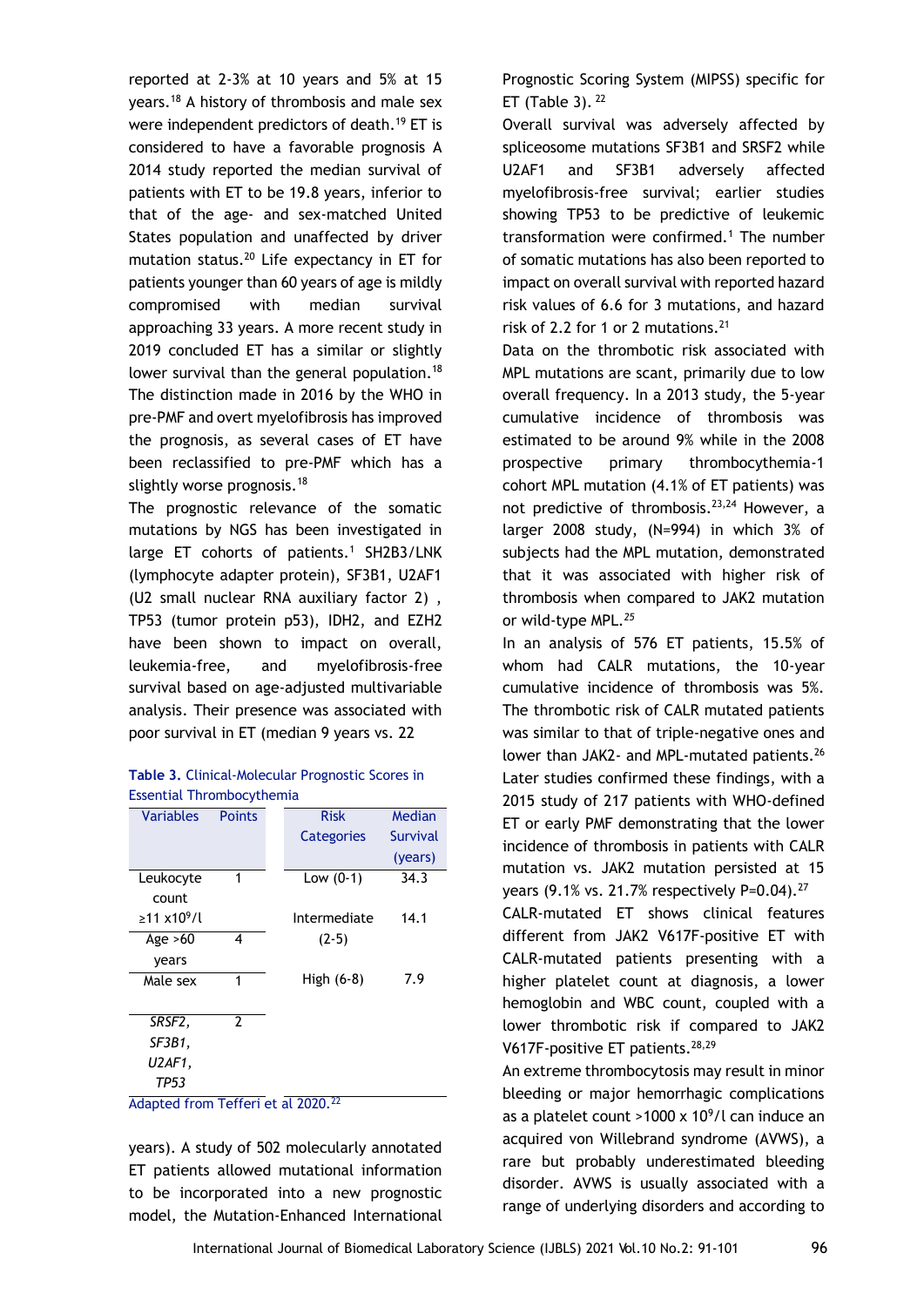the International Society on Thrombosis and Hemostasis registry, 15% of cases are linked to an underlying myeloproliferative neoplasm.<sup>30</sup> AVWS is caused by the proteolytic reduction of VWF multimers due to the passive adsorption to the platelet membrane with an inverse relationship between platelet count and the plasma defect of high molecular weight multimers.<sup>13</sup>

ET may develop into PMF or PV in small number of patients probably due to pathophysiological continuum, starting from ET and ending in MF. The fact that made the continuum theory attractive was the detection of the V617F mutation in the tyrosine pseudokinase region of the JAK2 gene, being a gain-of-function mutation, resulting in uncontrolled cellular growth in the hematopoietic compartment. The presence of a JAK2V617F mutation indicates MPNs but does not differentiate between them.

## **Treatment**

Current treatment in ET is primarily indicated for the purposes of preventing vascular complications which have been reported to be the leading cause of death.<sup>13</sup> Thrombotic complications can occur in up to 24% of patients with 13% developing a vascular event before diagnosis. Mutational status has an impact on thrombotic risk with a lower rate of thrombosis seen in CALR-mutants as compared to JAK2 V617F/MPL mutants and triple-negative cases. Thrombosis can occur in unusual sites such as the splanchnic vessels (Budd-Chiari syndrome) or cerebral venous sinus. These thrombotic events in unusual sites are more frequent among JAK2 V617F carriers and may represent the first sign of disease onset.<sup>13</sup>

In patients with ET, the risk of thrombosis is about twice as high in those with the JAK2 mutation compared to those without [odds ratio (OR) 1.83-1.92]. The risk is increased for both arterial (OR range 1.68-2.59) and venous thrombosis (OR range  $2.09-2.5$ ).<sup>31</sup> The JAK2 V617F mutation burden also influences thrombotic risk. JAK2 V617F homozygosity is rare in ET patients but it is thought to confer an increased risk of thrombosis when compared to a heterozygous or wild-type

condition.<sup>32</sup> A 2015 study showed that an allele burden of 20-25% or higher independently predicted the risk of arterial and venous thrombosis. Another study found that among WHO-defined ET or early PMF a high JAK2 allele burden (>50%) positively correlated with the thrombotic risk regardless of the WHO diagnosis.33,26

Treatment for patients with ET varies according to individual risk stratification, and ranges from the use of aspirin (acetylsalicylic acid [ASA]) to that of cytoreductive therapy. Current treatments are not intended to be curative but rather directed at reducing the thrombo-hemorrhagic risk.<sup>34</sup>

There is general agreement that high risk patients with ET should be treated with lowdose ASA with most doctors giving ASA to practically all ET patients.<sup>16</sup> However, the European Leukemia Net consensus recommendations advise a more restrictive approach with ASA only being given to patients who have microvasculature symptoms and those with cardiovascular risk factors.<sup>14</sup> Antiplatelet therapies should be used with caution in patients with platelet counts  $>1000x10^9$ /L due to the possibility of the acquired von Willebrand syndrome. In patients with marked thrombocytosis and previous hemorrhages, the use of antiplatelet therapy should be avoided.<sup>16</sup>

Worldwide, hydroxyurea [HU (also known as hydroxycarbamide)] is the most widely used cytoreductive agent for patients with ET.<sup>35</sup> It works by inhibiting the enzyme ribonucleotide reductase, thereby decreasing the production of deoxyribonucleotides. It has long been considered first-line treatment for ET, given its favorable toxicity profile. The most common side effects, which are generally mild, include hyperpigmentation of the skin, oral ulcers, and rashes. A cessation rate of about 10% has been reported due mostly to the presence of leg ulcers.<sup>16</sup> HU produces macrocytosis, and dysplasia can be seen in the bone marrow due to its action on DNA formation. This is usually disregarded as clinically irrelevant HU has been suspected of increasing the risk for leukemia transformation.<sup>36</sup> The issue is contentious, as various studies over several decades either give support for or minimize the leukemic risk.<sup>16</sup> It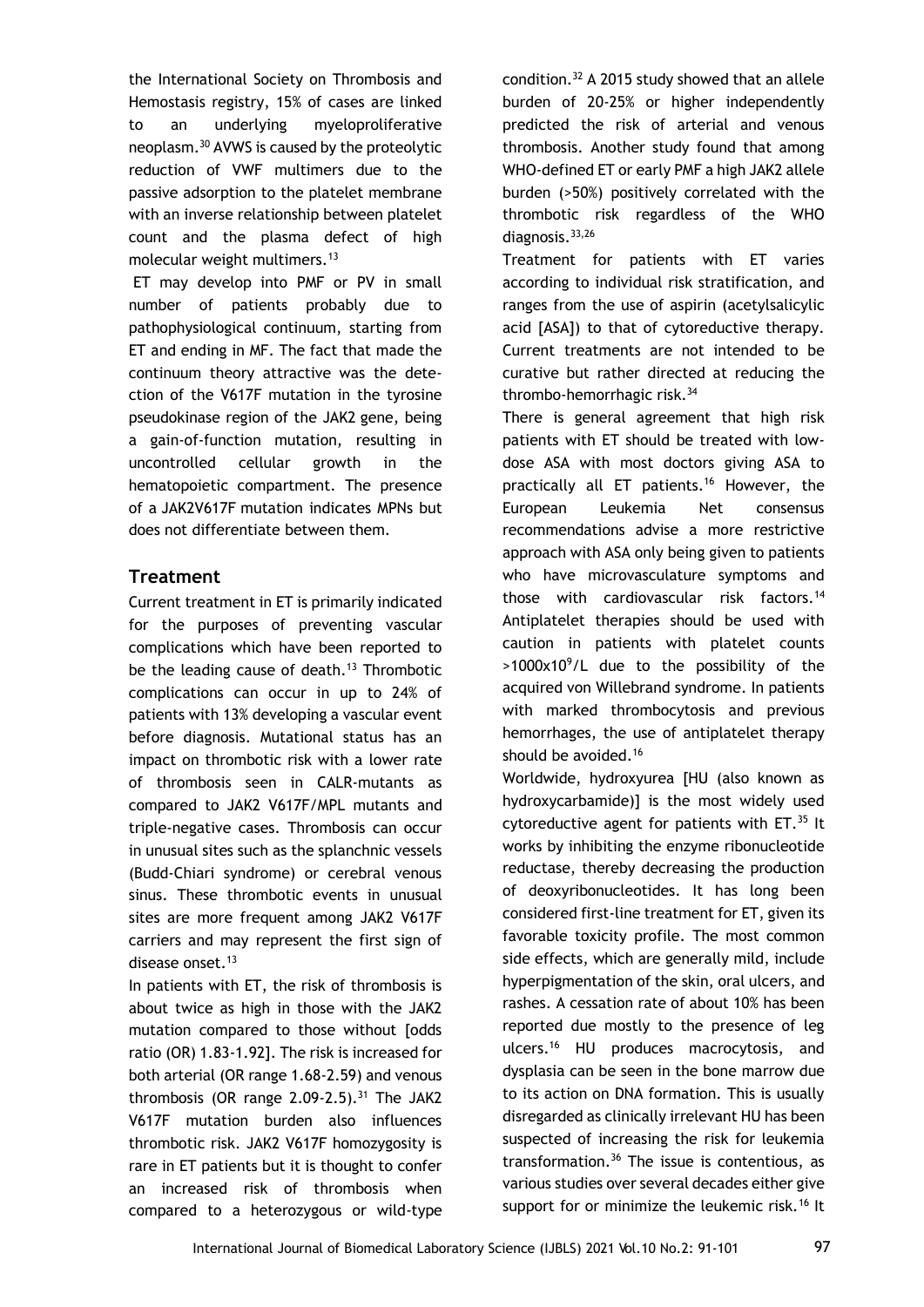should be noted that HU is teratogenic. For patients wishing to maintain their fertility interferon therapy may be a more appropriate treatment.

Anagrelide, an inhibitor of cyclic adenosine monophosphate (AMP) phosphodiesterase III, originally designed as an anti-platelet agent was subsequently found to inhibit both megakaryocytic differentiation and proliferation.<sup>37</sup> At higher doses, anagrelide acts through AMP phosphodiesterase to inhibit platelet aggregation. At lower doses, it also works by decreasing platelet counts.<sup>38</sup> Anagrelide is generally considered for patients where HU or interferon fails or causes unacceptable toxicities. Studies have evaluated anagrelide as a first-line therapy for ET. However, there is conflicting evidence on the efficacy and safety. One study suggested that anagrelide was not inferior to HU.<sup>39</sup> In another study, patients receiving anagrelide experienced higher incidences of arterial thrombosis, bleeding complications, and fibrotic progression.<sup>40</sup> Similarly, noncontrolled studies have suggested that more than a quarter of patients receiving anagrelide therapy become anemic while a lesser percentage experience renal insufficiency.<sup>41</sup> Anagrelide is considered to have a significant side effect profile related to its vasodilator action. Risks reported include fluid retention, headaches, heart palpitations and cardiomyopathy. Cardiac evaluation is recommended before treatment. $13,38,42$ 

Interferon-alfa (Interferon-α) has been used successfully for the treatment of ET for many years, with consistently high hematologic as well as molecular remission rates. Interferonα may result in approximately 80% hematological responses as defined by reduced hematocrit, WBC and platelet counts.<sup>34</sup> Interferon-α targets the malignant clone to reduce the colony-forming capabilities of erythroid, granulocytic, and megakaryocytic progenitors. It is an effective agent for treating both ET and PV.<sup>38</sup> Interferon-α is able to clear not just JAK2- but also CALR-mutated clones, suggesting its potential as a true disease-modifying agent, although there is preclinical evidence that CALR*-*mutated ET may be less responsive to interferon-α than JAK*2-*mutated disease.<sup>35</sup> Pegylated interferon-α (P-IFN-α) treatment in ET, where interferon-α is conjugated with polyethylene-glycol, is often the second line therapy of choice in patients who are intolerant or refractory to HU. Pegylation allows the interferon-α to stay in the body longer before it is broken down and eliminated. P-IFN-α has been shown to be relatively safe and effective and has been associated with both clinical (70-80%) and molecular (10-20%) remissions in some patients, especially in the presence of CALR gene mutations.<sup>41</sup> However, side effects have been reported with P-IFN-α and include depression, flu-like symptoms, headache, malaise, fevers, arthralgia, pruritus, injection-site reactions, gonadal toxicity, and thyroid dysfunction.<sup>13</sup> The average rate of discontinuation due to side effects is approximately 25% with patients younger than 60 years tending to tolerate this agent better than older patients.<sup>38</sup> Because of the significant side effects, Interferon-α is usually reserved for younger patients or those who are pregnant. $34$ 

While considered a relatively safe treatment, Ruxolitinib is an expensive therapy. It is also an immunosuppressant with an increased propensity for infection and development of skin cancers, especially in those predisposed. The use of Ruxolitinib, not currently licenced for use in ET, needs further evaluation, in part due to the fact ET patients have near-normal life expectancy and exposure to this treatment could be over several decades.<sup>34</sup>

With an increased incidence of ET in women over men (approximate ratio of 2:1) and 20% of patients receiving a diagnosis at less than 40 years of age, there is the potential for the need to manage pregnancy in female patients with ET.<sup>18</sup> A study of 234 patients with ET identified 20.49% of females that were fertile at the time of diagnosis.<sup>18</sup> In these patients, the risk of first-trimester fetal loss (about 3.5-fold) and placental complications (e.g. abruption, preeclampsia) is increased if compared to healthy women. Risk factors include previous pregnancy complications and possibly the presence of a JAK2V617F mutation. Venous thrombosis may occur, particularly in the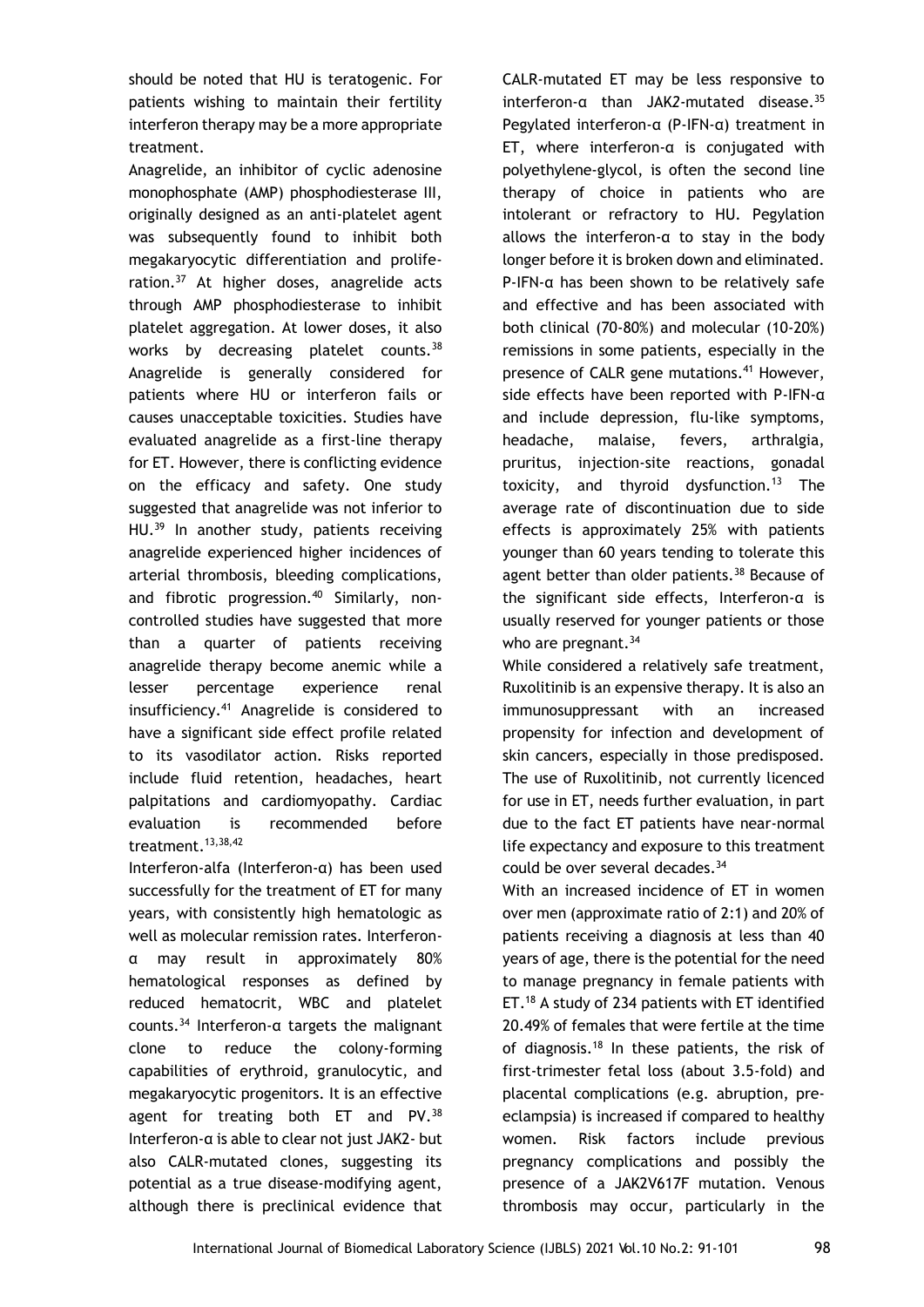postpartum period. The risk is also higher in patients with a history of vascular events.

Current treatment recommendations in young women wishing to be pregnant or are pregnant include once-daily ASA for "very low-risk" or "low-risk" disease and P-IFN-α for high-risk disease. Both ASA and Interferon-α therapy have been shown to be safe for use

# **Table 4**: Treatment options

| <b>Risk Category</b>                 | Therapy                         |  |  |  |
|--------------------------------------|---------------------------------|--|--|--|
| Very low (Age                        | Management of cardiovascular    |  |  |  |
| ≤60 years,                           | risk factors, observation, or   |  |  |  |
| JAK/MPL2 wild                        | low-dose aspirin, unless        |  |  |  |
| type, no prior                       | contraindicated                 |  |  |  |
| thrombosis)                          |                                 |  |  |  |
| Low (Age $\leq 60$                   | Management of cardiovascular    |  |  |  |
| years, JAK2                          | risk factors and low-dose       |  |  |  |
| V617F/MPL                            | aspirin unless contraindicated. |  |  |  |
| positive, no                         | Higher dose aspirin may be      |  |  |  |
| prior                                | used if cardiovascular risk     |  |  |  |
| thrombosis)                          | factors present                 |  |  |  |
| Intermediate                         | Management of CV risk factors   |  |  |  |
| (Age $>60$ years,                    | and cytoreductive therapy plus  |  |  |  |
| JAK2/MPL wild                        | low-dose aspirin unless         |  |  |  |
| type, no prior                       | contraindicated. Higher dose    |  |  |  |
| thrombosis)                          | aspirin without cytoreductive   |  |  |  |
|                                      | therapy if no cardiovascular    |  |  |  |
|                                      | risk factors                    |  |  |  |
| High (Age $>60$                      | Management of cardiovascular    |  |  |  |
| years and JAK2                       | risk factors and cytoreductive  |  |  |  |
| <b>V617F/MPL</b>                     | therapy plus low-dose aspirin   |  |  |  |
| positive or                          |                                 |  |  |  |
| prior                                |                                 |  |  |  |
| thrombosis                           |                                 |  |  |  |
| Key: JAK2 - Janus kinase 2 gene, MPL |                                 |  |  |  |
| myeloproliferative leukemia gene, a  |                                 |  |  |  |
| thrombopoietin receptor.             |                                 |  |  |  |

during pregnancy and might be associated with lower miscarriage rates in women with ET.<sup>41</sup> Interferon- $\alpha$  is not associated with gonadal toxicity and has no teratogenic

### **References**

1. Tefferi A, Lasho TL, Guglielmelli P et al. Targeted deep sequencing in polycythemia vera and essential thrombocythemia. Blood Adv 2016; 1: 21-30.

2. McMullin MF, Anderson LA. Aetiology of Myeloproliferative Neoplasms. Cancers (Basel). 2020;12(7):1810. Published 2020 Jul 6. doi:10.3390/cancers12071810.

effects, and therefore is not contraindicated in pregnancy, unlike HU that is teratogenic and requires a recommended 3-6 month washout period for patients wishing to conceive.<sup>38</sup> The patient's clinical history, circumstances, and life events remain the main influences on the treatment of choice for the physician. Table 4 summarizes the potential therapeutic approaches based on the different revised IPSET-Thrombosis model risk categories.

## **Conclusion**

ET is an acquired MPN characterized by the thrombocytosis but relatively benign prognosis. In the WHO classification, it is defined as a Philadelphia negative MPN. ET is most often caused by JAK2, CALR and MPL mutations. The mutational status and risk of thrombosis dictate the therapeutic regime. Focus of the treatment is to suppress the megakaryocytic proliferation with busulfan, HU, Interferon-α and Anagrelide, and to reduce the risk of thrombosis using antiplatelet therapy such as ASA. Early detection reduces risk of thrombosis and improves prognosis. Despite significant improvement in the diagnostic, prognostic, and therapeutic clinical knowledge about ET, there are still unanswered questions about uncertainties associated with clinical decision making particularly when there is increased incidence of vascular complications and a tendency to progress to pre-PMF, myelofibrosis or acute myeloid leukemia.

## **Acknowledgement**

Images used in figures were provided by Nichola H Lawrence BSc MSc CSci FIBMS, taken at University Hospitals of North Midlands NHS Trust.

3. Accurso V, Santoro M, Mancuso S, et al. The Essential Thrombocythemia in 2020: What We Know and Where We Still Have to Dig Deep. Clin Med Insights Blood Disord. 2020; 13:2634853520978210. Published 2020 Dec 28. doi:10.1177/2634853520978210.

4. Luque Paz D, Jouanneau-Courville R, Riou J, et al. Leukemic evolution of polycythemia vera and essential thrombocythemia: genomic profiles predict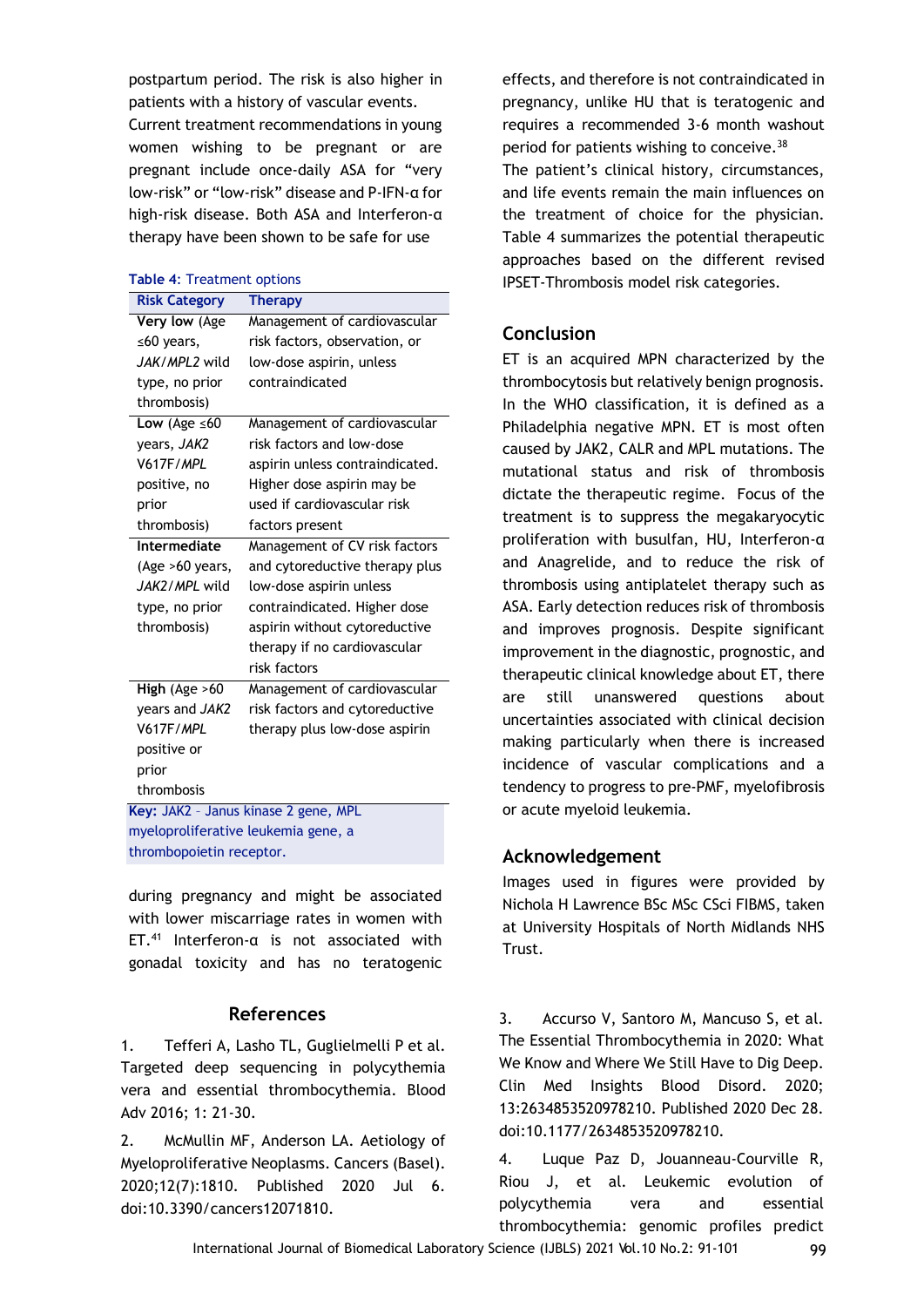time to transformation. Blood Adv. 2020;4(19):4887-4897. Blood Adv. 2020;4(22): 5651.doi:10.1182/bloodadvances.2020003711.

5. Vannucchi AM, Guglielmelli P, Tefferi A. Advances in understanding and management of myeloproliferative neoplasms. CA Cancer J Clin. 2009;59(3):171-191.

6. Spivak JL, Silver RT. The revised World Health Organization diagnostic criteria for polycythemia vera, essential thrombocytosis, and primary myelofibrosis: an alternative proposal. Blood. 2008;112(2):231-239.

7. Scott LM, Tong W, Levine RL, et al. JAK2 exon 12 mutations in polycythemia vera and idiopathic erythrocytosis. N Engl J Med. 2007;356(5):459-468.

8. Tefferi A, Barbui T. Polycythemia vera and essential thrombocythemia: 2021 update on diagnosis, risk‐stratification, and management. American Journal of Hematology. 2020;95(12): 1599-1613.

9. Beer PA, Green AR. Pathogenesis and management of essential thrombocythemia. Haematology Am Soc Hematol Educ Program. 2009:621-628.

10. Barbui T, Thiele J, Ferrari A, Vannucchi AM, Tefferi A. The new WHO classification for essential thrombocythemia calls for revision of available evidences. Blood Cancer J. 2020;10(2):22. Published 2020 Feb 25. doi:10.1038/s41408-020-0290-9.

11. Arber DA, Orazi A, Hasserjian R, et al. The 2016 revision to the World Health Organization classification of myeloid neoplasms and acute leukemia. Blood. 2016;127(20):2391-2405.

12. Tefferi A, Pardanani A. Essential Thrombocythemia. N Engl J Med. 2019; 381:2135-2144.

13. Awada H Voso M T et al. Essential thrombocythemia and Acquired von Willebrand Syndrome: The Shadowlands between Thrombosis and Bleeding. Cancers 12 (7), 1746.

14. Barbui T, Barosi G, Birgegard G et al. Philadelphia negative classical myeloproliferative neoplasms: critical concepts and management recommendations from European Leukemia Net. J Clin Oncol 2011; 29: 761-770.

15. Barbui T, Finazzi G, Carobbio A et al. Development and validation of an International Prognostic Score of thrombosis in World Health Organization-essential thrombocythemia (IPSET-thrombosis). Blood 2012; 120 (26): 5128-5133.

16. Arber D.A., Orazi A., Hasserjian R., Thiele J., Borowitz M.J., Le Beau M.M., Bloomfield C.D., Cazzola M., Vardiman J.W. The 2016 revision to the World Health Organization classification of myeloid neoplasms and acute leukemia. Blood 2016; 127:2391–2405.

17. Barbui T, Vannucchi AM, Buxhofer-Ausch V et al. Practice-relevant revision of IPSETthrombosis based on 1019 patients with WHOdefined essential thrombocythemia. Blood Cancer J 2015; 5: e369.

18. Accurso V Santoro M et al. Essential thrombocythemia: biology, clinical features, thrombotic risk, therapeutic options and outcome. J Hematol Clin Res 2019; 3: 053-059.

19. Passamonti F, Rumi E et al. Life expectancy and prognostic factors for survival in patients with polycythemia vera and essential thrombocythemia. Am J Med 2004; 117: 755- 761.

20. Tefferi A, Guglielmelli P et al. Long-term survival and blast transformation in molecularly annotated essential thrombocythemia, polycythemia vera, and myelofibrosis. Blood 2014; 124: 2507-2513.

21. Tefferi A, Lasho TL, Finke C et al. Targeted next-generation sequencing in polycythemia vera and essential thrombocythemia (abstract). Blood 2015; 126 (23): Abstract 354.

22. Tefferi A, Guglielmelli P, Lasho TL et al. Mutation-enhanced international prognostic systems for essential thrombocythemia and polycythemia vera. Br J Hematol 2020; 189(2): 291-302.

23. Rumi E, Pietra D, Guglielmelli P et al. Acquired copy-neutral loss of heterozygosity of chromosome 1p as a molecular event associated with marrow fibrosis in MPLmutated myeloproliferative neoplasms. Blood 2013; 121(21): 4388-4395.

24. Beer PA, Campbell PJ, Scott LM et al.